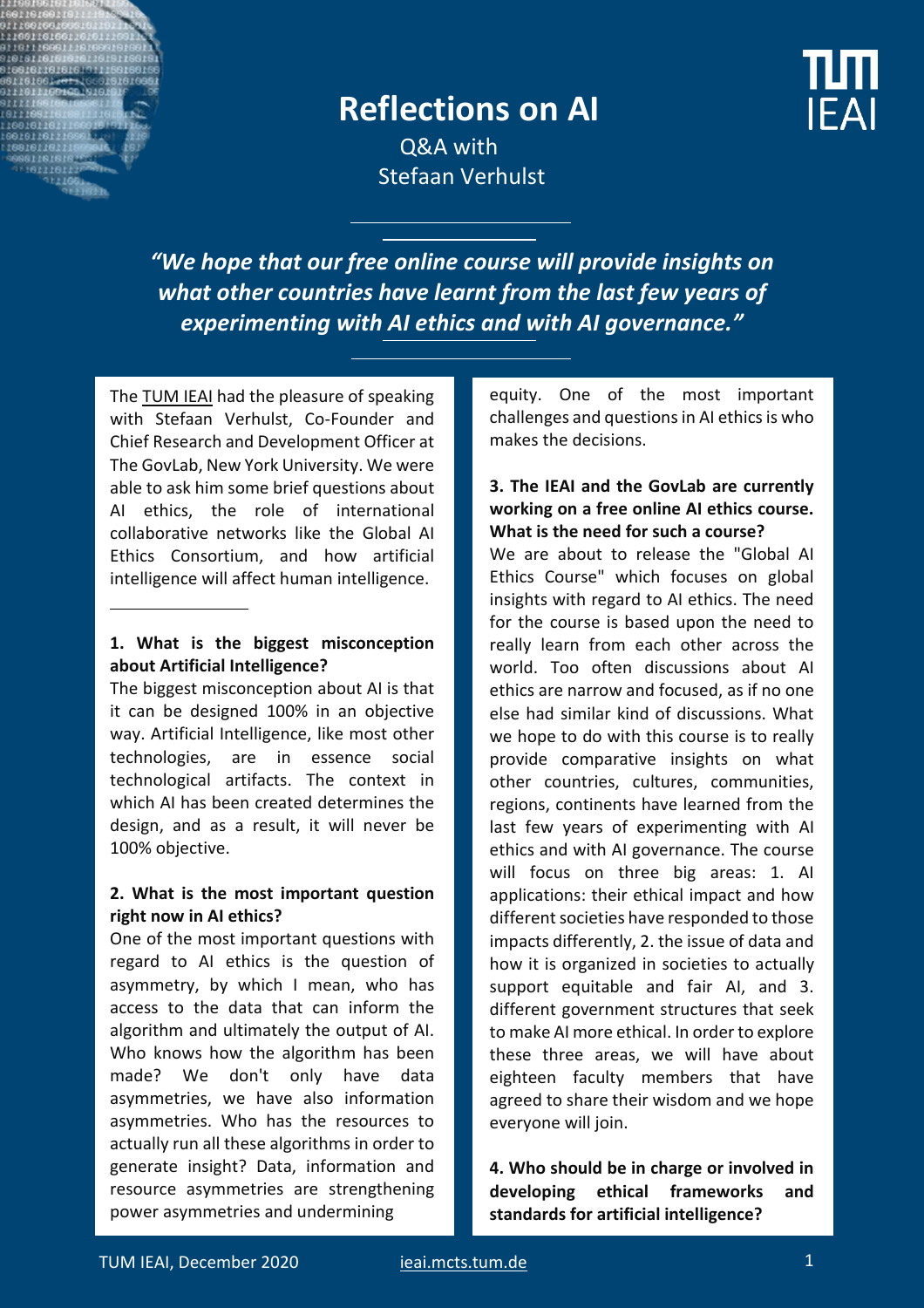

As with most decisions in a democratic context, decisions with regard to regulation, policy and governance in general need to be developed in a legitimate manner. Legitimacy typically has four components: 1. it needs to be transparent (what are the decisions and how are these decisions made), 2. it needs to be accountable (how will those who are responsible in designing and making decisions be accountable down the line with regard to AI ethics), 3. it needs to be representative of those interest in society that will be affected by the design of the policies and then 4. it needs to be participatory and inclusive. Which is why we have also recommended that every society or every country or city should develop for this cause an AI assembly where there is a deliberation with citizens around AI and its ethical implications, given the fact that AI will become a major part of the decision-making moving forward.

#### **5. What role can an initiative like the Global AI Ethics Consortium play in promoting ethical AI?**

It is crucial to learn from each other and have an international group of experts, like the one that has been convened here, being asked to reflect on unique questions that might be unique in a particular kind of context. I think the group has a unique opportunity to go beyond a narrow and quite often very parochial way of looking at AI and AI ethics and (instead) make it broader and more sophisticated by taking comparative insights into account when reviewing applications or ethical challenges.

#### **6. We often say that AI is changing or transforming the world. To what extent is AI changing us as humans?**

I think the key element with AI is the "I" (Intelligence) and the key challenge here is to reframe the question: to what extent will artificial intelligence affect human intelligence? There are a variety of ways to look into this. One is that it can obviously improve an augment human intelligence in a way that might be beneficial. However, it can also take away the agency, which is associated with human intelligence and then affect the human decision making in a negative way. AI will have a major impact on human intelligence, but what we need to be sensitive to, is how human intelligence is closely linked to human agency. We have to be extra vigilant.

## **Meet the expert**



**Stefaan G. Verhulst** is Co-Founder and Chief Research and Development Officer of the Governance Laboratory (The GovLab) at New York University (NYU) - an action research center focused on improving governance using advances in science and technology - including data and collective intelligence.

He is also, among other positions and affiliations, the Editor-in-Chief of Data & Policy, an open access journal by Cambridge University Press; the research director of the MacArthur Research Network on Opening Governance; Chair of the Data for Children Collaborative with